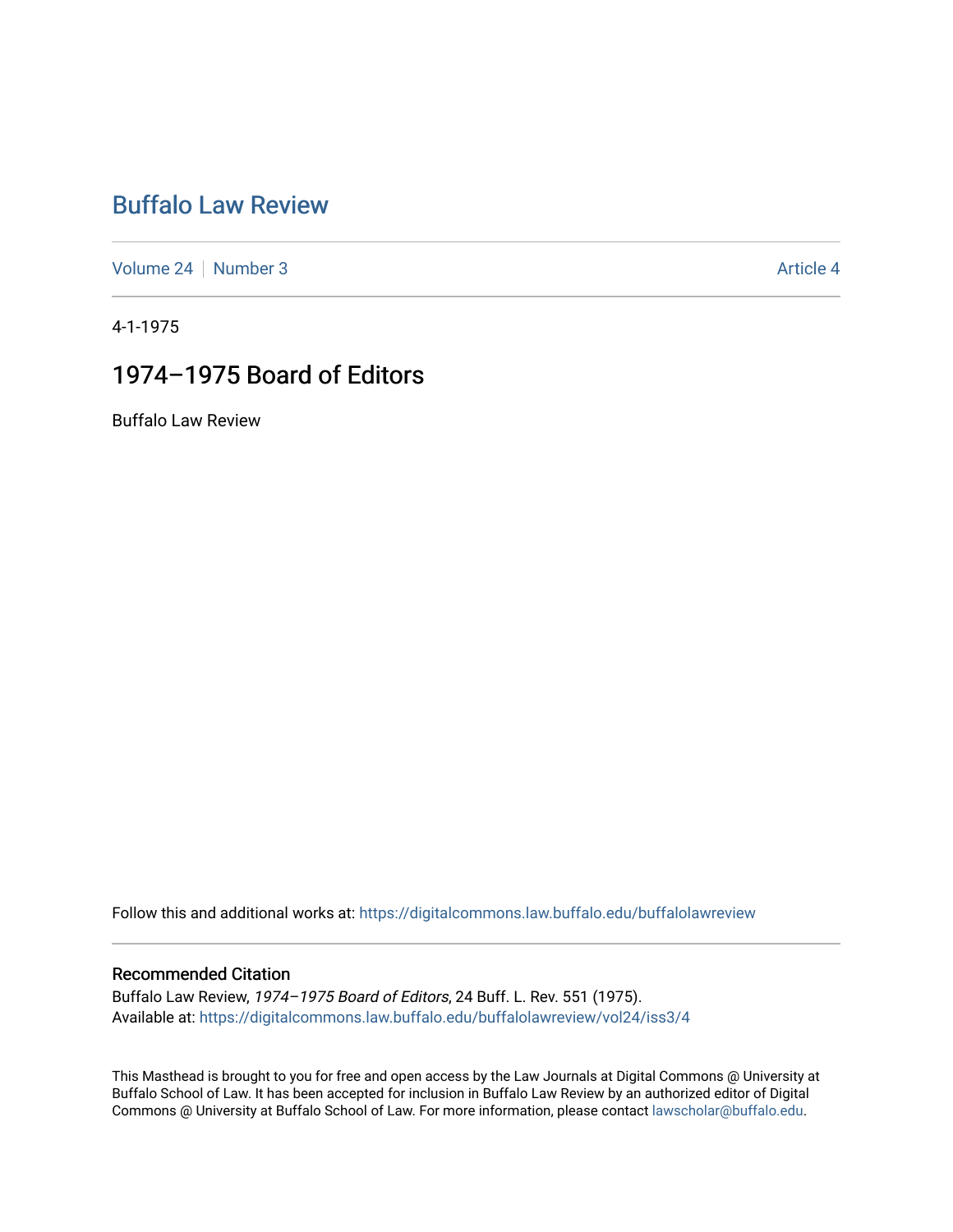# **BUFFALO LAW REVIEW**

**VOLUME** 24 SPRING **1975** NUMBER **3**

## BOARD OF EDITORS

*Editor-in-Chief* JOHN M. MENDENHALL

*Publications Editor* **DALE A. EHMAN**

*Managing Editor* SHELLY SCOTT FRIEDMAN

*Technical Editor* **KENNETH** BERSANI

*Articles Editors*

ALAN M. AHART JUDITH **A.** LEVITT

**BARBARA D.** BARTH **LII PEGGY** RABKIN *Comment Editors* LINDA CONNOR KANE ELIZABETH LANG JAY WISHINGRAD

## SENIORS

| DIANNE BENNETT    | MATTHEW GREENBLATT |                  | DAVID M. KOHEN |
|-------------------|--------------------|------------------|----------------|
| BARBARA J. DAVIES | ARTHUR A. HERDZIK  |                  | HUGH I. MANKE  |
| ROBERT A. DOREN   | C. LEON KIM        | ROBERT L. NISELY |                |

## ASSOCIATES

| JOHN J. FARGO                                | BARBARA M. RYNIKER          |
|----------------------------------------------|-----------------------------|
| KENNETH B. FORREST                           | MARC J. SCHILLER            |
| JOHN HARTJE                                  | DEBORAH A. SCHWARTZ         |
| SAM KAZMAN                                   | <b>BERT SLONIM</b>          |
| SHELLEY TAYLOR CONVISSAR BERNARD B. KORNMEHL | HOWARD N. SOLODKY           |
| JOSEPH A. MATTELIANO                         | <b>RUTH DICKER STIRLING</b> |
| RICHARD H. MURPHY                            | JEFFREY L. TANENBAUM        |
| DAVID B. OLNEY                               | DAVID A. WEBER              |
| CHARLOTTE D. ROEDERER                        |                             |
|                                              |                             |

## *Faculty Advisor* Louis A. DEL COTTO

*Published three times annually by the State University of New York at Buffalo Faculty of Law and, Jurisprudence. Member, National Conference of Law Reviews. Editorial Ofices at John Lord O'Brian Hall, SUNYAB Amherst Campus, Buffalo, New York 14260. Copyright 1975 by the Buffalo Law Review.*